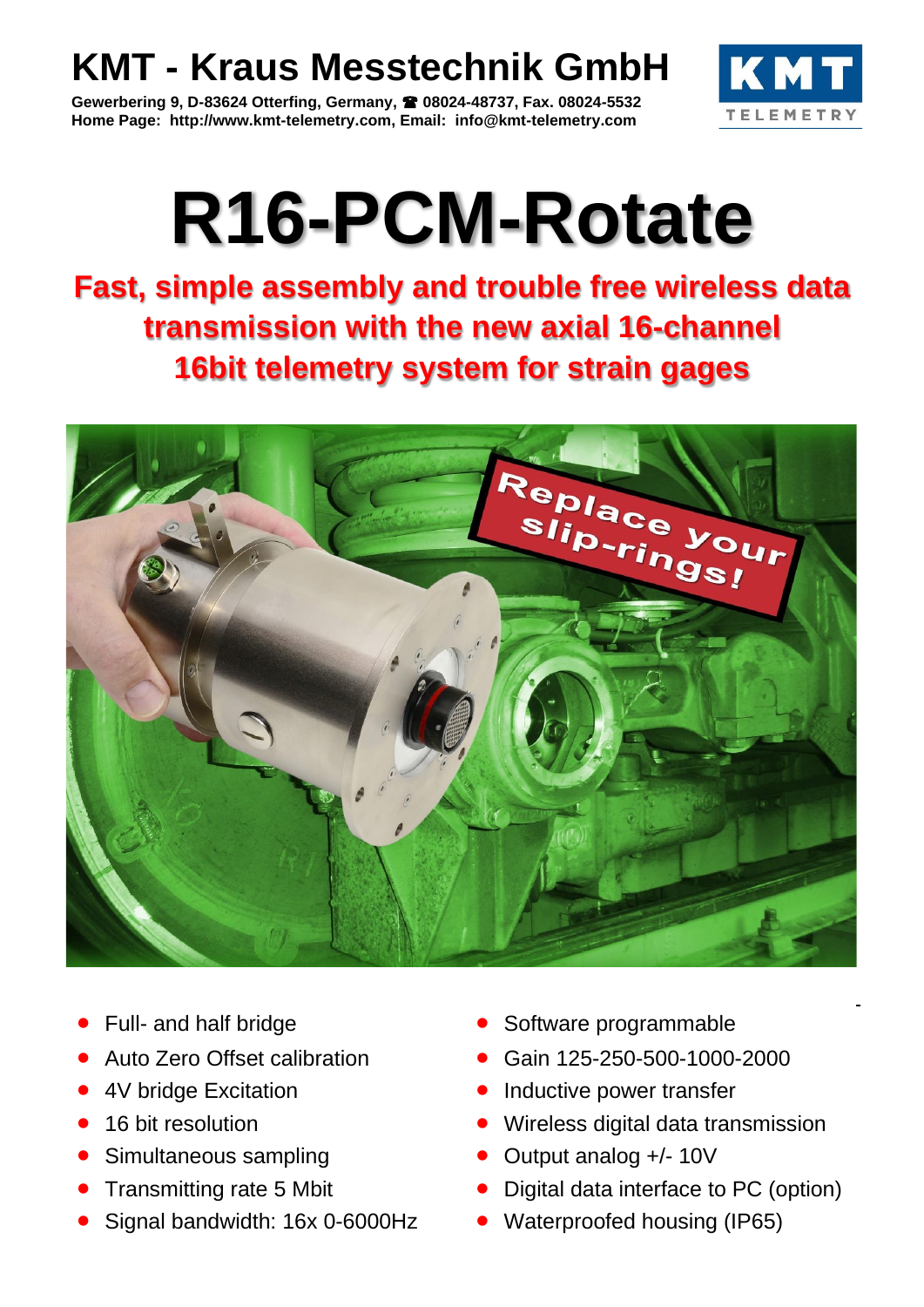

The new R16-PCM is a rugged, waterproof axial unit for collecting dynamic measurements from rotating devices under shock and vibration loads like railway wheels, gear boxes, test rigs or other axial applications. It enables conditioning, digitization and wireless transmission of up to 16 parallel strain gage (STG) signals. Signal and power transfer is contactless, data being transmitted optically and power inductively. No batteries and no routine maintenance! The fully sealed environmental housing and extended operating temperature range make it particularly suitable for off-road and winter testing in arduous conditions.

On the rotating side the strain gage signals are conditioned and amplified. The analog strain gage signals are converted into a 16 bit digital format. Data transmission from the rotating to the stationary side is achieved by an infrared telemetry link along the centerline of the axis for a serial bit stream. The power for the rotating amplifiers sensor excitation and signal conditioning is supplied via induction. This ensures uninterrupted continuous power supply. The rotating strain gage amplifiers are software programmable via web interface. The settings are gain, auto-zero and type of strain gauge.

On the stationary side the digital output is connected to the decoder unit via a standard data cable. The decoder unit converts and de-multiplexes the serial bit stream into a parallel format. This parallel signal along with address and clock information is converted to 16 each analog signals (+/-10V) and made available on a Sub-D connector on the decoder unit. Optional is an IP-LAN interface for digital transfer of data's into the PC available.

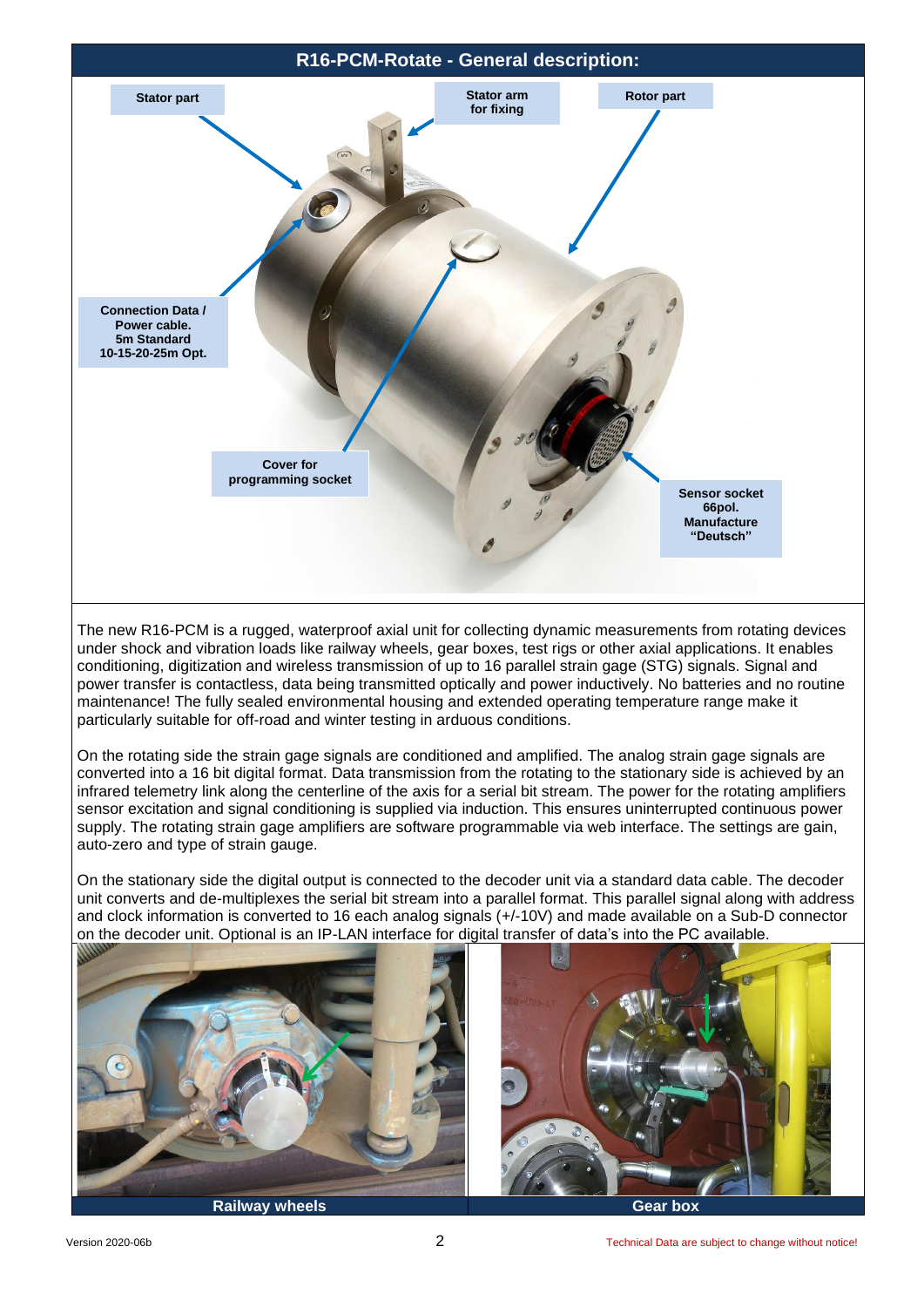## **R16-PCM-Rotate - Technical Data:**





| ∪ו טבוסוסוס אים באו               |                                                                 | FIUIIL SIUC                        | Real Sige                                     |
|-----------------------------------|-----------------------------------------------------------------|------------------------------------|-----------------------------------------------|
| <b>Encoder (Rotor Electronic)</b> |                                                                 | <b>Decoder / IND-PWR</b>           |                                               |
| Number of channels:               | 16                                                              | Number of channels:                | 16                                            |
| Sensor support                    | Strain gages full and half bridge ≥ 350Ω                        | <b>Analog Output</b>               | +/-10V via 37-Sub-D connector                 |
| Excitation                        | 4V for all channels                                             | <b>Digital Output</b>              | PCM serial (optional IP-LAN interface for PC) |
| Gain                              | 125-250-500-1000-2000<br>(selectable by software)               |                                    |                                               |
| Offset calibration                | Automatically (Auto Zero)                                       |                                    |                                               |
| Anti-aliasing filter              | 5-pole Butterworth and<br>2-stages digital down sampling filter |                                    |                                               |
| <b>Band width</b>                 | 6000 Hz per channel                                             | <b>Band width</b>                  | 6000 Hz per channel                           |
| Sampling rate                     | 15625 Hz per channel                                            | Delay between IN/OUT               | 5.980 ms                                      |
| <b>Resolution</b>                 | 16 bit ADC                                                      | DAC (digital to analog converting) | 16 bit                                        |
| Powering                          | Inductive                                                       | Powering                           | 10-30V, $\sim$ 50 Watt (e.g. 24V 2A)          |
| Data transmission                 | PCM digital infrared link                                       | Data receiving                     | <b>PCM</b>                                    |
| Operating temperatures            | $-3080^{\circ}C$                                                | Operating temperatures             | $-2070^{\circ}C$                              |
| <b>RPM</b>                        | Max. 3600                                                       |                                    |                                               |
| <b>Dimensions</b>                 | 100 diameter, 136 Lengths (mm)                                  | <b>Dimensions</b>                  | 205 x 105 x 120 (mm)                          |
| Weight                            | 1450 gram                                                       | Weight                             | 1050 gram                                     |
| Housing protection type           | <b>IP65</b>                                                     | Housing protection type            | <b>IP54</b>                                   |
| Housing material                  | Aluminum anodized                                               | Housing material                   | Aluminum anodized                             |
| Humidity                          | 20100%                                                          | Humidity                           | 20  80% (not condensing)                      |
| <b>Shock</b>                      | 1000g                                                           | <b>Shock</b>                       | 100 <sub>g</sub>                              |
| Vibration                         | $+/- 10g$                                                       | Vibration                          | 5g                                            |
| Power/Data cable                  | Length up to 25m, 5m is standard<br>(between Encoder /Decoder)  | System accuracy                    | $\pm 0.25\%$ (without sensor)                 |

## **SET and cable connection of R8/16-PCM-Rotate**